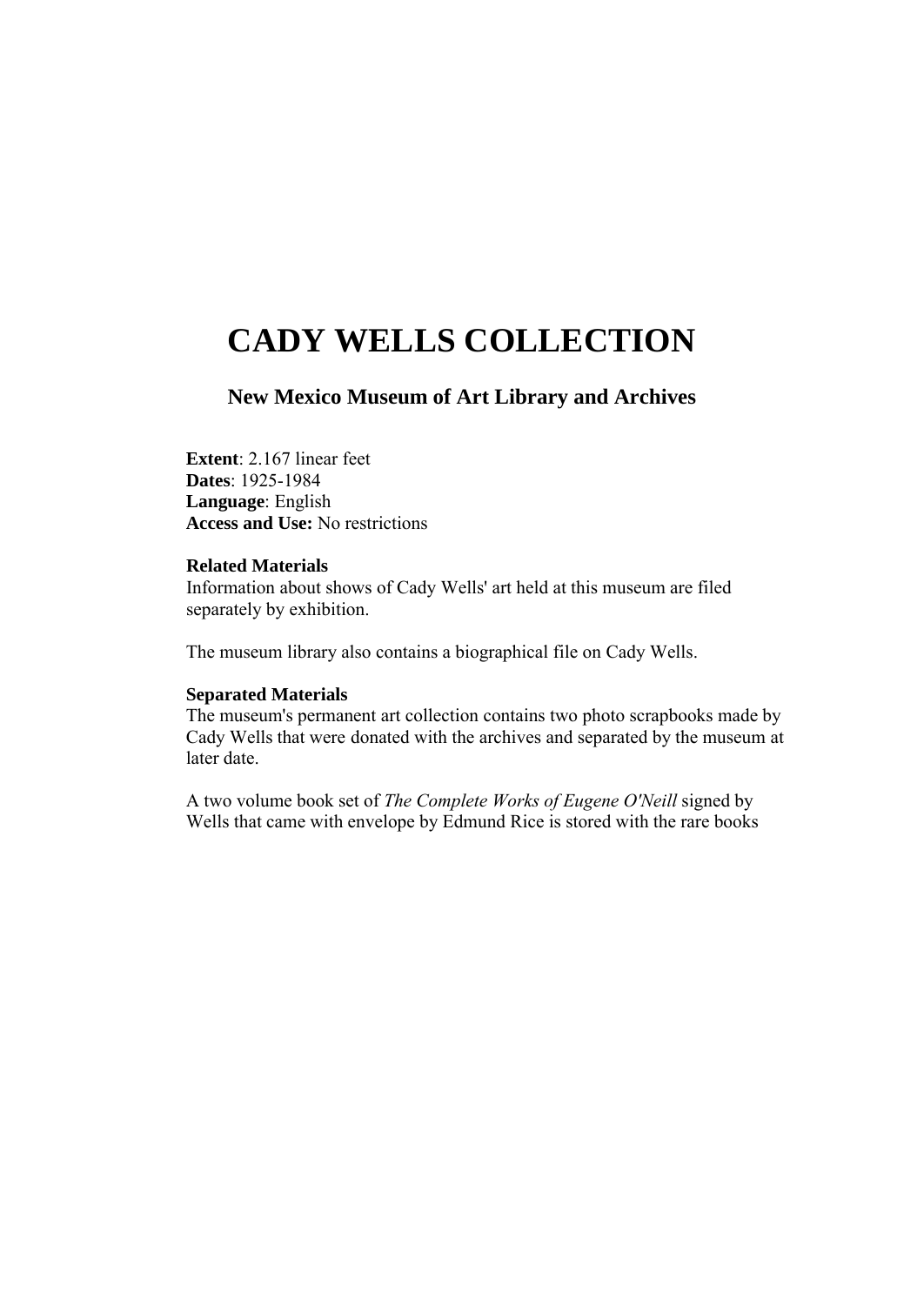# **Contents**

#### Biographical Note

#### Section I - Catalogs.

#### Section II - Photographs

- A. Albums and Inventories
- B. Additional Photographs of Wells Art.<br>C. Other Photographs
- Other Photographs

Section III- Copy Negatives; Copy Prints

- A. Copy Negatives, 8 x 10
- B. Additional Copy Negatives, 8 x 10
- C. Copy Negatives, 5 x 7
- D. Additional Copy Negatives, 5 x 7
- E. Copy Negatives,  $3\frac{1}{2} \times 5$ : SK Series
- F. Copy Negative Strips, 35mm and Related Material
- G. Miscellaneous Photographic Material

Section IV - Letters

Section V - Newspaper Clippings

Section VI - Odds & Ends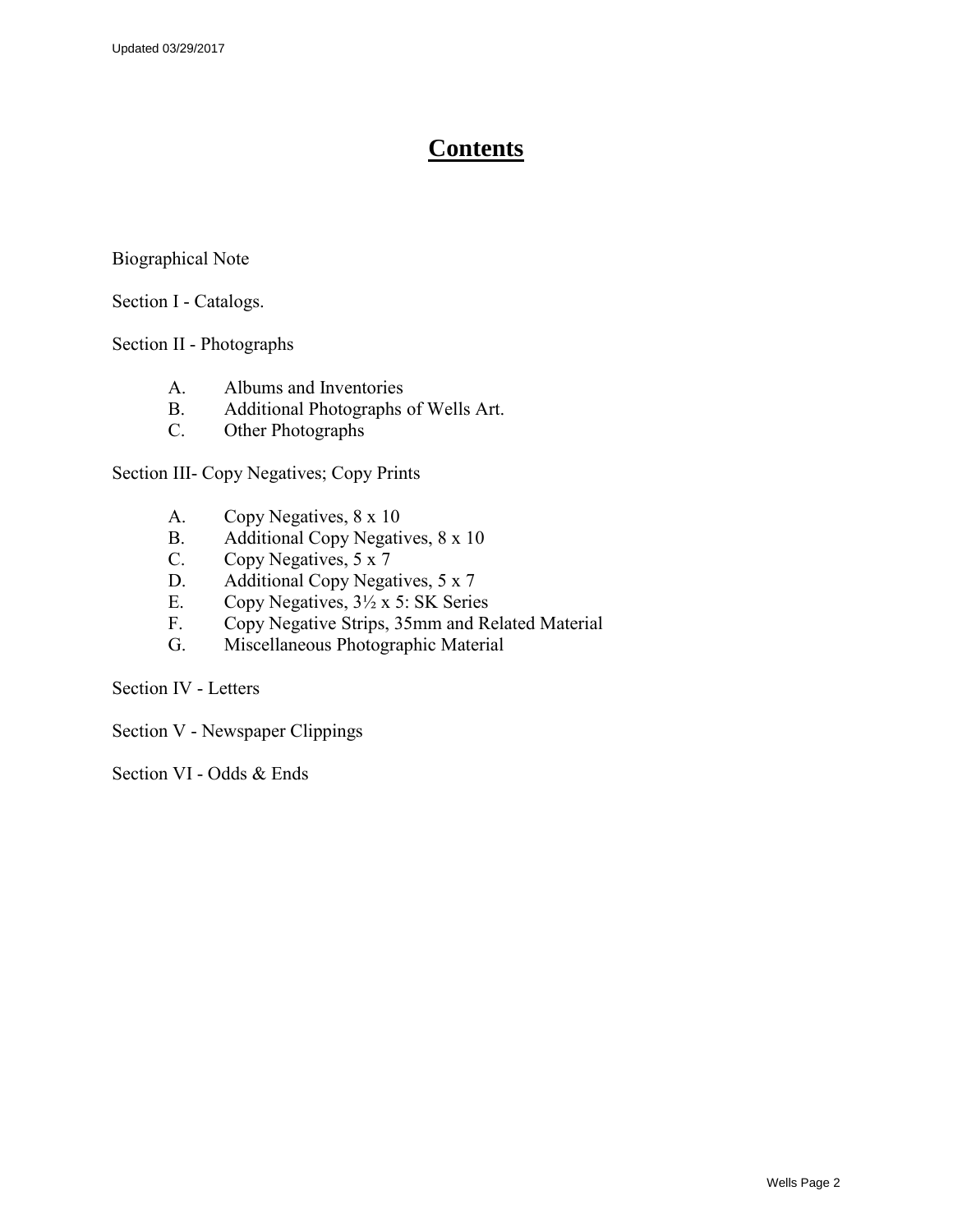## **Biographical Note**

Henry Cady Wells was born in Southbridge, Massachusetts on November 15, 1904. He was educated in a series of private boarding schools. After only several months working at his father's American Optical Company back East he realized his future pointed in a different direction: fine arts.

At first his interests led him to study piano and music, training to become a concert pianist. Then he shifted to stage design, studying with Joseph Urban, and Norman Bel Geddes. In 1932, he recognized that his real talents lay in the area of painting, which became his ultimate career. He was then 28 years old.

He accepted the invitations of E. Boyd and Eugene Van Cleve to go to Santa Fe, not too difficult for him to do, since he had become enchanted with the West while in an Arizona school during his teens. Painting, which had only been a casual interest earlier, became a serious one during two summers in Taos, New Mexico with Andrew Dasburg as his mentor.

He exhibited regularly with the Rio Grande painters and at the Museum of New Mexico.

The second World War interrupted his professional career. He enlisted in the Engineers a year before Pearl Harbor, and spent over four years in service. After the war, he returned to France where he developed depth and form in his art, paying particular attention to the works of Roualt, Matisse, and Picasso. His own artistic work, however, led him along completely different paths.

He died of heart failure in November, 1954, survived by his brother Mason, to whom the Library in indebted for this collection. Many of the items and photos have explanatory comments. They probably were made by Cady Wells or his brother.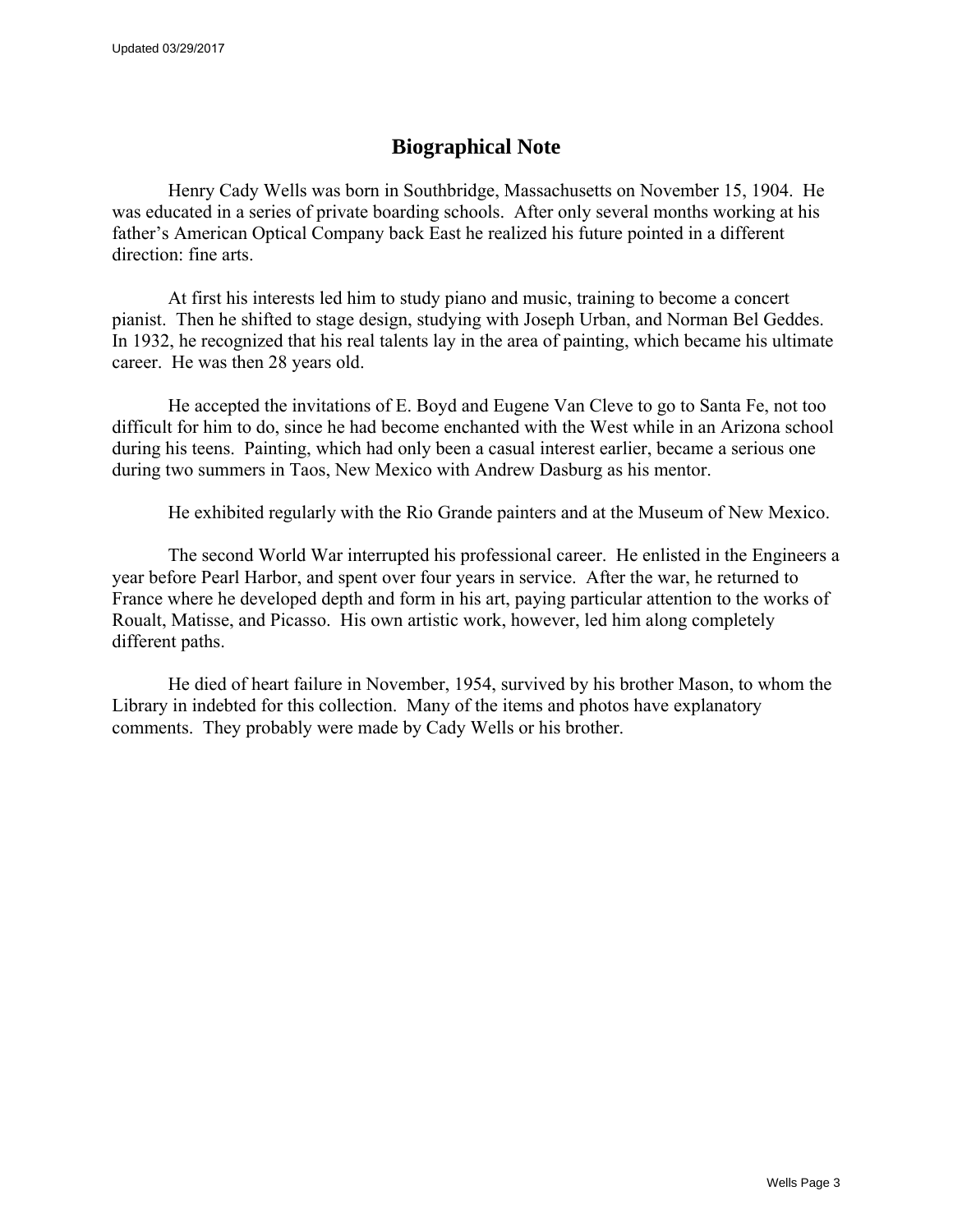#### **Section I : Catalogs**

The absence of dates in most of these catalogs makes it difficult to list them in chronological order. Approximation, however, is possible by tying them to a date later than the date of the last picture in the catalog or the last critical comment.

\* \* \*

# Box 40

- **1.** The Collection of William and Rebecca James. Post 1958. 23 pp. Inscribed, "I still remember: Love Beaky." Illustrated. Painting by Cady Wells. *Death Valley*, 1938. Pgs. 20 - 21.
- **2.** Cady Wells. Watercolors. 1948. 4 pp. Text by E. Boyd. 1Illustrated. Separate leaflet listing 29 watercolors, prepared by The California Palace of the Legion of Honor. San Francisco. August 1948.
- **3.** *El Palacio*. Vol. 61, No. 11. Article. November 1954. Photocopy. Pgs. 374 376. Cover illustrates Women's Board Room, MNM Art Gallery. Brief biographic sketch. Notes in margin; writer unknown.
- **4.** Cady Wells. A Retrospective Exhibition. UNM Art Museum. 1967. 23 pp. in green cover. Biographic sketch by Kate C. Duncan. Illustrated. Selective bibliography. Pencil addition to bibliography at p. 23. Biographic outline with critical dates from 1904 [birth] to 1956 [retrospective exhibition].
- **5.** Cady Wells. Memorial Retrospective Exhibition. Art Galleries of the California Palace of the Legion of Honor Museum. San Francisco, and Museum of New Mexico, Santa Fe. Post 1954. Illustrated. Pencil and ink comments; writers unknown. Includes critique of illustrated paintings by Cady Wells, Mabel Dodge Lujan, Georgia O'Keeffe, and others. Some pages detached. Biographic sketch by E. Boyd.
- **6.** Ibid. Bound in yellow and black cover with illustrations of *Barranca*. 1954. Contains list of paintings in Memorial Collection (43) and list of galleries with paintings in public collections (12). Also two leaflets: one listing titles (44), some prices, sizes, not all for sale; the other showing lenders of certain of the paintings.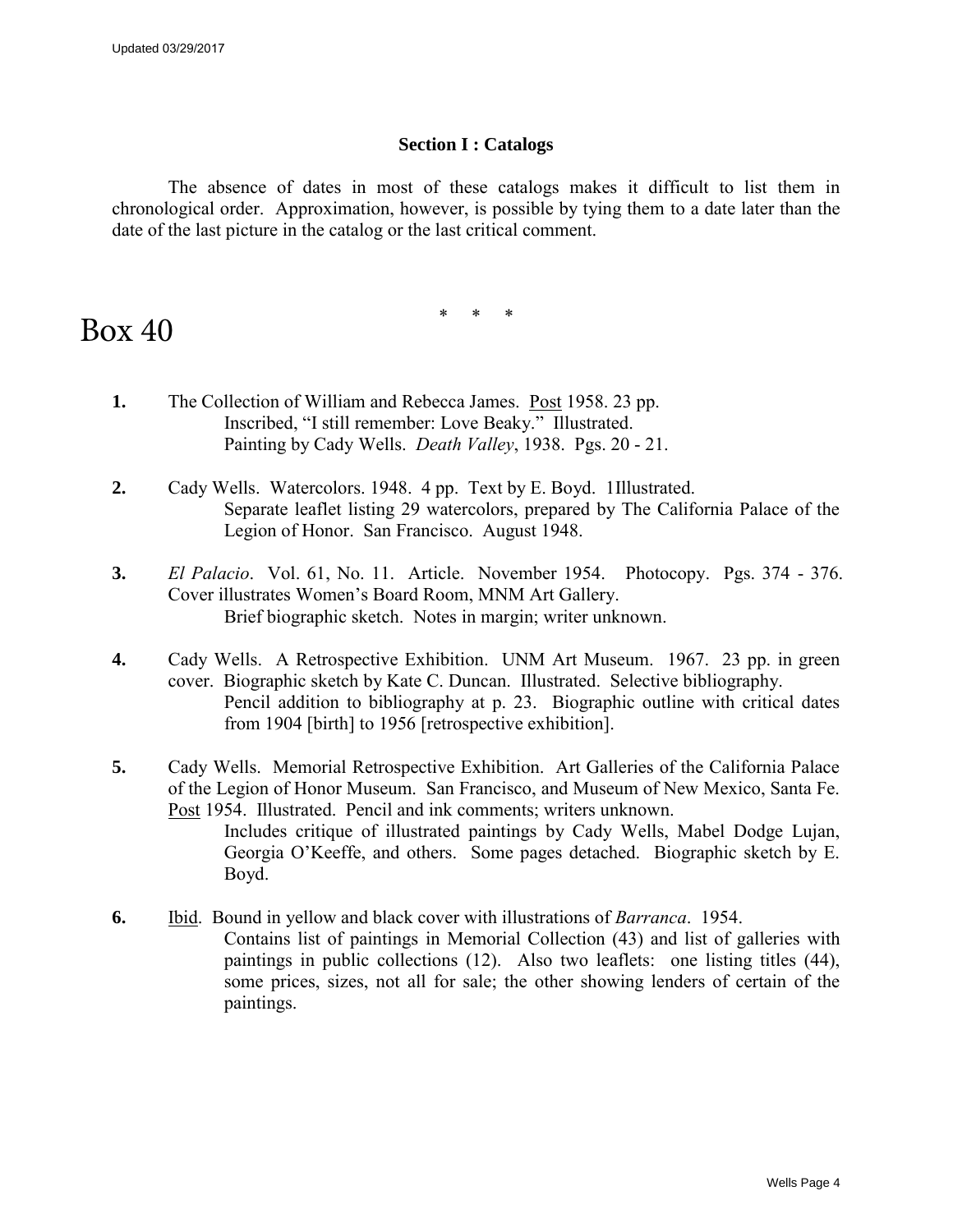#### **Section II : Photographs**

The material in this Section is the quintessential core of the Collection. It encompasses the art of Cady Wells, his private life, and most of all the astonishing extent to which his works spread throughout the world of art. And all this is reflected in -- photographs.

Most of them have reverse-side comments, and identifications probably written by his brother, Mason Wells. The vast majority of these photos (8 x 10, black and white glossies) depict his paintings and watercolors. They are often accompanied by carefully prepared inventories that give titles, dates, sizes, values, locations, etc. It is safe to assume that virtually all his work was captured in photos before it was dispersed.

The material is divided into the following groupings : (No attempt is made to honor chronological order.)

- A. Albums and inventories.
- B. Additional photos. Wells of art.
- C. Other photos.

## **A. Albums & Inventories**

**1.** Album. Three ring loose-leaf; artificial green leather hard-cover labeled:

#### "ART MUSEUM UNIVERSITY OF NEW MEXICO

#### H. CADY WELLS WATERCOLORS

Collection of 26 Works From Estate of the Artist. 1970."

The album contains 27 (not 26) photos of Cady Wells art. The first group of 17 is preceded by a photocopy of a sheet with an itemized list of 17 watercolors, noting they are intended "for Contribution in 1970." The sheet lists the title of each of the 17 watercolors, the date of the work, its inventory number, identification number, value, and condition. The photos follow with names shown at front corners of watercolors, and identifying data on backs of photos.

A second inventory sheet follows the 17 photos with the same kind of information and a note: "This group [of 10] for Contribution (deduction) in 1971," and is dated 1-16-70. The 10 photos follow.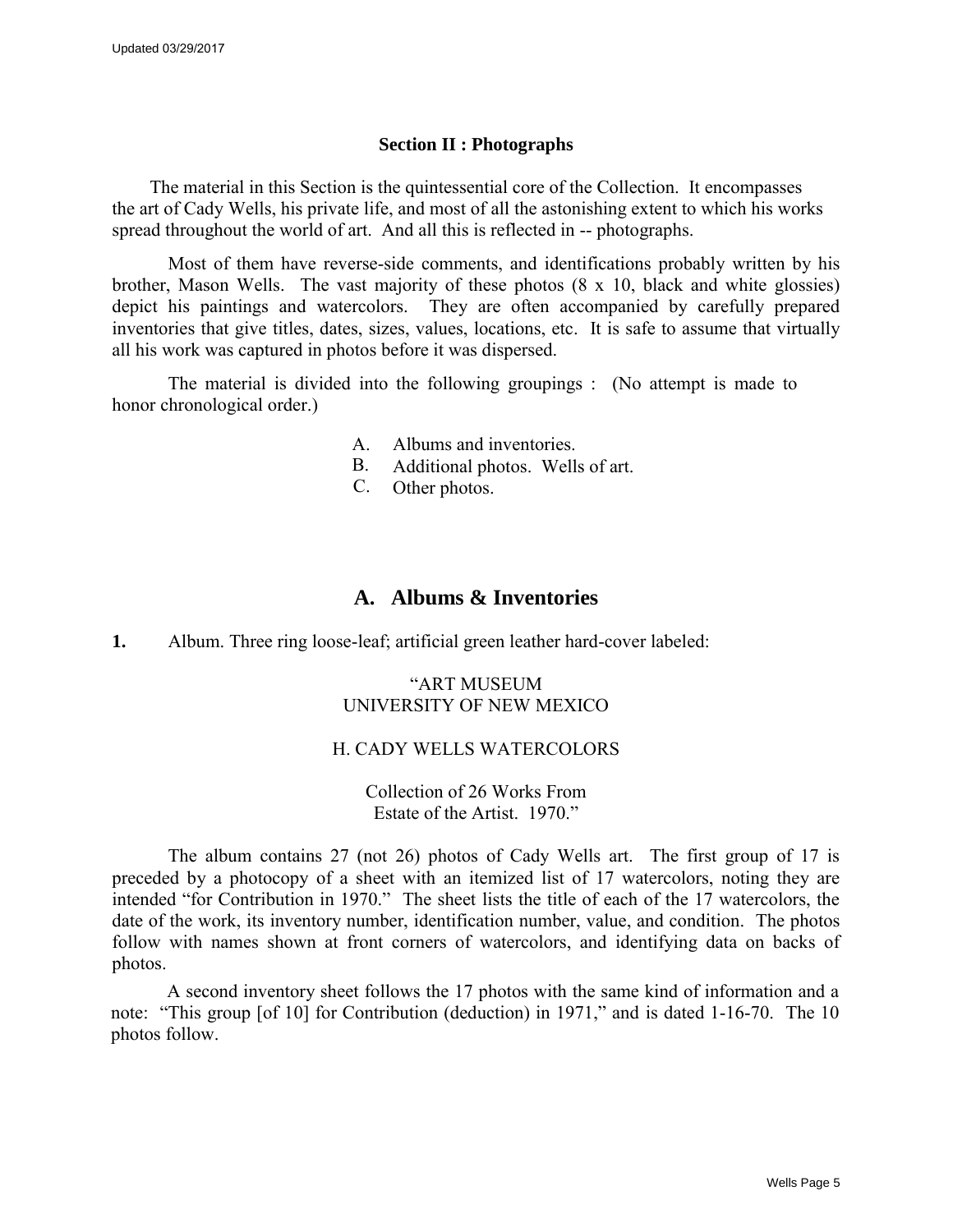It is most likely that the sheets were prepared by Mason Wells who was the fiduciary of his then late brother's estate.

**2.** Album. Dark blue leather three-ring loose-leaf. Unlabeled.

First and last pages describe contents [photos of art work] as Cady Wells Retrospective Exhibition No. 1, containing selections from "the Cady Wells Memorial Collection" of March 1962.

The first sheet was torn from an unidentified brochure, and lists Cady Wells exhibitions from 1933 to 1947 (26), with an asterisk identifying one-man shows  $(7)$ .

The second sheet is a photocopy on Mason Wells letterhead of a list of Cady's exhibitions from 1956 to 1962 (23).

There follow 54 photos of Cady Wells' paintings, and 2 sheets with photos of miscellaneous works in wood, etc. By Cady Wells. The photos and their objects contain identifying information.

# Box 41

**3.** Album. Artificial black leather. 42 pages plus one loose sheet.

Photos on each side depicting works of Cady Wells. Some duplicating those in Folders 1 and 2, supra.

Each photo has a detailed description of the work depicted, its identification data, its location, its provenance, and other information.

## **B. Additional Photos of Art**

- **4.** Photographs. Works of Cady Wells (45). Many with descriptive information on reverse sides. Some duplicating photos in albums [Folders 1-3, supra]. Some stamped with name of photographer: Ernest Knee, Santa Fe, New Mexico.
- **5.** Photographs (40). Duplicates of the contents of Folder 4, supra. With full details on reverse sides.
- **6.** Photographs (27); 5 x 7. By Ernest Knee. Pictures of retablos and bultos by Hispanic artists. Used as models by Cady Wells. From his private collection.
- **7.** Inventory. Paintings in other collections. Inventory lists 137 paintings with titles, sizes, values, and names of owners.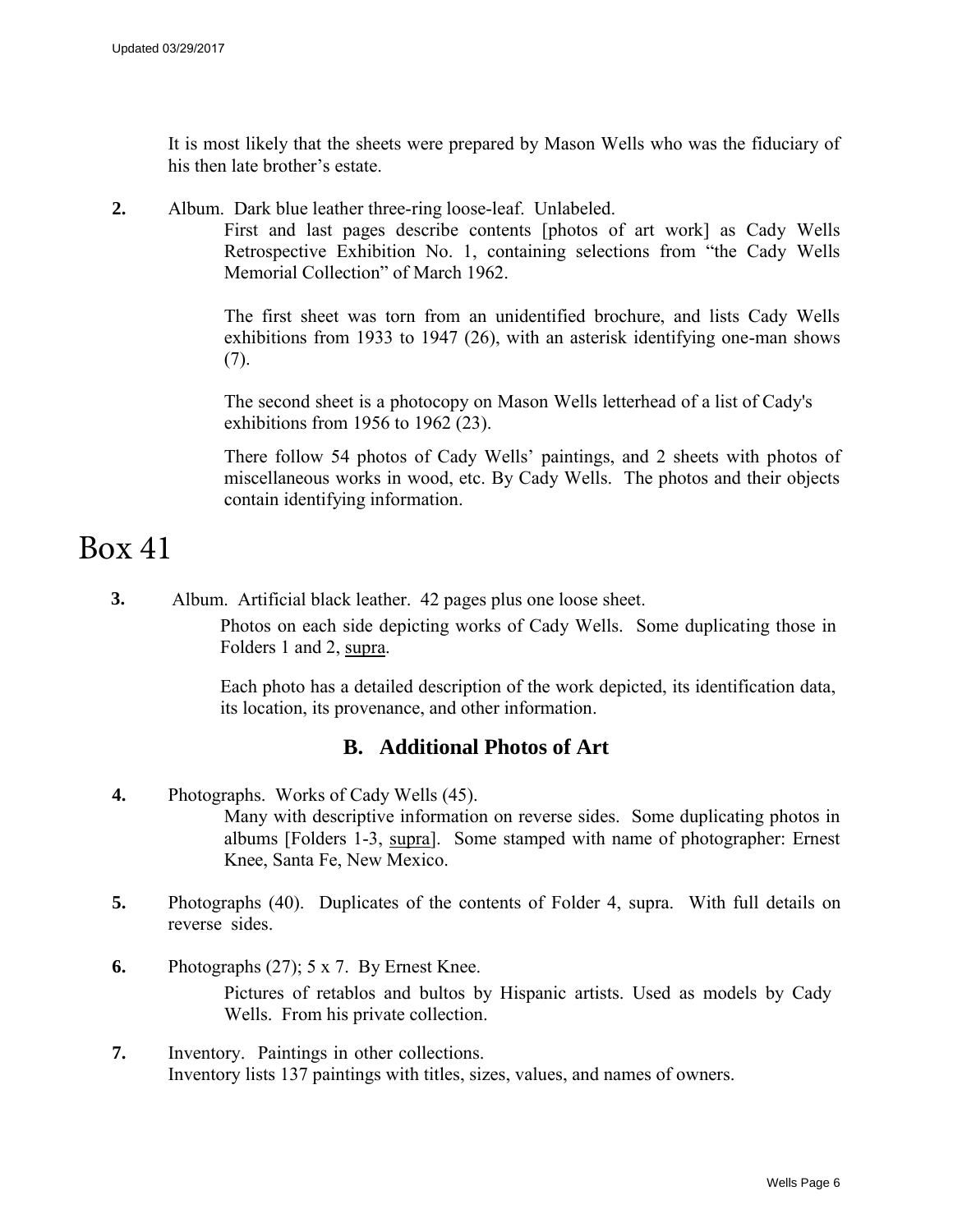**8.** Computer print-outs.

Collection report. Cady Wells pieces (50). August 7, 1990. Watercolor show. 12 painters, including Cady Wells. April 1936. Source: El Palacio. Vol. 40, Nos. 19-21, pp. 101-102. May 6-13, 1936.

- **9.** Inventory lists. Cady Wells paintings in public collections.
- **10.** 1-24-84: Letter. Mason Wells to David Turner, Director, and Don Humphrey, Ass't Director, Museum of Fine Arts, Santa Fe, New Mexico.

Enclosing [attached]:

Letter. 1-17-83: Mason Wells to Don Humphrey. List of works for sale, Group A; works for Museum Archives, study purposes, Group B. Appraisal report. The Peters Corporation, Santa Fe, New Mexico. Invoice. 5-19-82. Atthowe Transportation Co., Inc., Oakland, CA. covering shipment of art, etc. to Museum of Fine Arts, Santa Fe, New Mexico.

Gift agreement. Mason Wells to Museum of Fine Arts. July 7, 1982.

### **C. Other Photographs**

**11.** Photographs. By Ernest Knee.

Residence of Cady Wells (14). Pojoaque, New Mexico. 1947. Residence of Bill and Rebecca James [1]. Taos, New Mexico. 1947.

- **12** Photographs of Cady's friends. Names on reverse sides.
	- (a) Georgia O'Keeffe.
	- (b) Maria Ouspenskaya [inscribed].
	- (c) Mrs. Fred ("Butch") Glidden
	- (d) Katie Glidden.
	- (e) Helen Harvey.
	- (f) Merle & Isabella Armitage
	- (g) Isabella Armitage.
	- (h) Isabelle (Mrs. Clarence) Woolley.
	- (i) Una Jeffers photo by Johan Hagemeyer [inscribed by Una to Cady on back].
	- (j) Mabel Dodge Luhan, Frieda Lawrence and Dorothy Brett
		- at Frieda's cottage in Taos ca. 1935-1945 (gift to museum by Joan Coke, 2011)
- **13.** Miscellaneous Photographs (7).

All Kodachrome prints dated 1950-1952 of beachside residence.

- **14.** Black and white photographs of Cady Wells (16 prints total)
	- 1) Photograph by Ansel Adams circa 1953 2) Similar to previous 3) ca. 1953
	- 4) Cady in New York City, photo by Philippe Halsman
	- 5) Cady at Evans School in Tucson, AZ 1926
	- 6) undated black and white Polaroid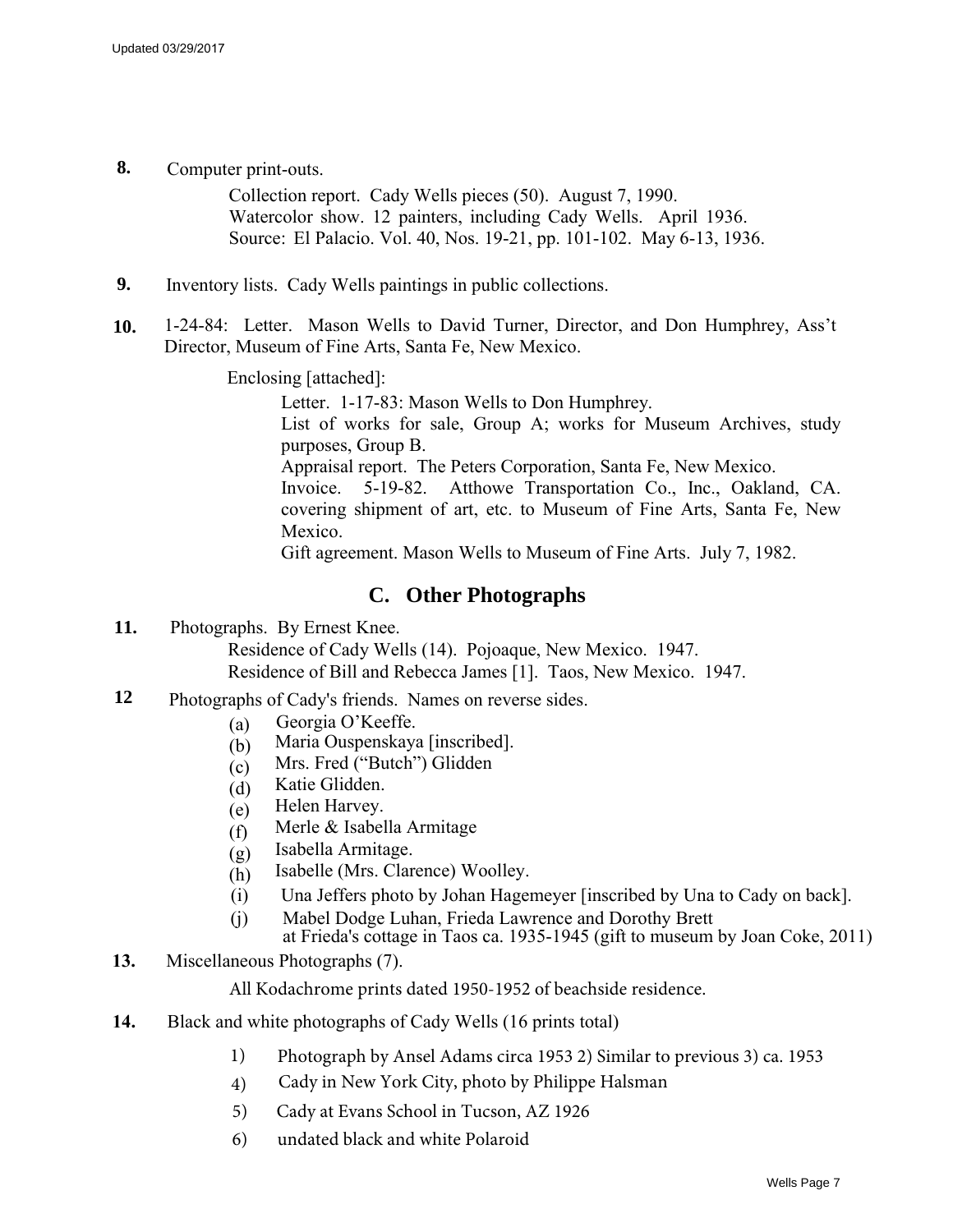#### **Section III : Copy Negatives; Copy Prints**

The material in this Section came to the Museum in such disarray that its reconstitution has been only partially possible. It has been helped, however, by the envelopes in which the copy negatives were found. Those envelopes carry descriptive notes evidently written by Mason Wells. And while much of those notes are enigmatic, their general descriptions of contents have been adopted in this Section. The envelopes themselves have been retained.

This material is divided into the following categories. [All are photos of Cady Wells paintings.]

- A. Copy negatives, 8 x 10. (Some of the copy negatives have copy prints as well; those instances are noted.)
- B. Additional copy negatives, 8 x 10. (Some lacking titles and envelopes particulars, but showing internal inventory numbers. E.g. 9-47-1.
- C. 5 x 7. Copy negatives.
- D. Additional copy negatives, 5 x 7.
- E. Copy negatives,  $3\frac{1}{2} \times 5$ . SK Series.
- F. Copy negative strips, 35 mm., and related material.
- G. Miscellaneous photographic material.

#### **A. Copy Negatives, 8 x 10**  Box 42

All copy negatives are the product of Ernest Knee.

- **1.** 1937± Series. Cady Wells pictures.
	- K-37, #1. Marked *Mesa*.
	- K-37, #2. Unmarked.
	- K-37, #3. Unmarked.
- **2.** July 6, 1938. Cady Wells pictures.
	- (a) *Aspens.* Copy negative and copy print. So marked on back of copy positive.
	- (b) *Rain.* Copy negative  $(3 \frac{3}{4} \times 4 \frac{1}{2})$  and copy print. So marked on back of copy print.

Also, copy negative, standard size.

- **3.** August 1938. Cady Wells pictures.
	- (a) *Santo Antonio*. Copy negative and copy positive. Owner marked on back of copy positive.
	- (b) *Buckman Mesa* 1936. Copy negative and copy positive. So marked on back of copy positive. Sold to Cyrus McCormick, Pojoaque Valley.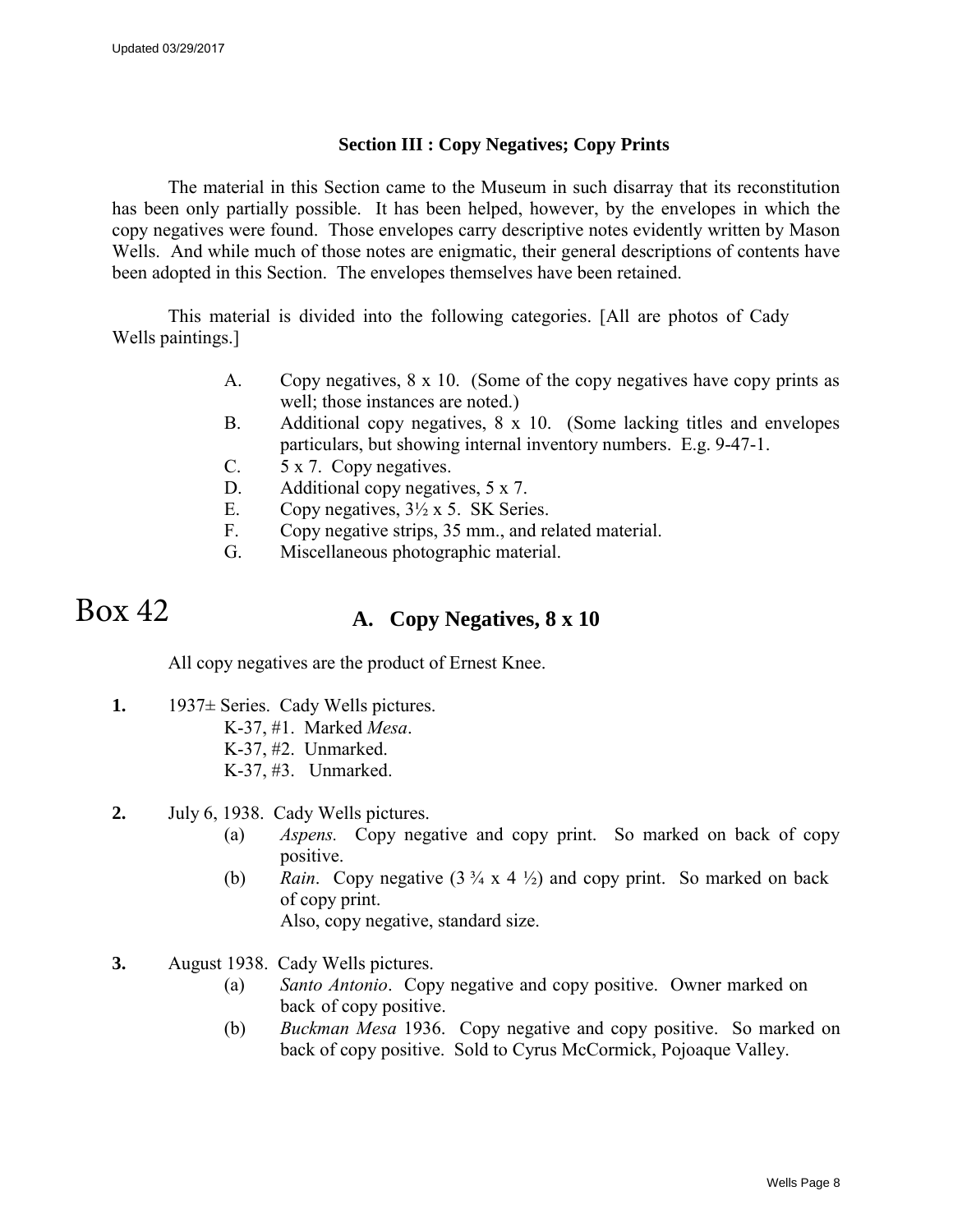- (c) *Landscape at Otowi.* 1937. Copy negative and copy positive. So marked on back of copy positive. Owner marked on back.
- (d) *Landscape at Serna* [?]. 1937. Copy negative. So marked on envelope. Owner not disclosed.
- (e) *Death Valley.* Copy negative. Owner marked on envelope.
- (f) *Jacona Houses.* Copy negative. Owner marked on envelope.
- (g) *Barranca Lightning.* Copy negative. Owner not disclosed.
- **4.** December 1938. Cady Wells pictures.
	- (a) Morada with luminous trees. Copy negative. So marked on envelope. Owner not disclosed [Bowman?].
	- (b) *Chapel, Rinconada.* Copy negative. Owner marked on envelope.
	- (c) *Jemez Mountains.* Copy negative. So marked on envelope.
	- (d) *Hills of Storm.* Copy negative. Owner: marked on envelope.
	- (e) *Pueblo.* Copy negative. Owner marked on copy negative.
- **5.** Circa 1938. Cady Wells picture. *Chapel and cottonwoods*. Copy negative. Owner noted on envelope.
- **6.** February 7, 1940. Cady Wells pictures.
	- (a) Head of a virgin. Copy negative and copy positive. Owners noted on envelope.
	- (b) Jacona house and Jacona houses and tree. Copy negative (2), Owners noted on envelope.
	- (c) Taos mountain. Copy negative. No other identifications.
	- (d) Unidentified. 4 copy negatives.
- **7.** September 1940. Cady Wells pictures.
	- (a) *Two Cedars*. Copy negative. Owner noted on envelope.
	- (b) *Two Cottonwoods.* Copy negative. 9-40-3. Owned by Mason B. Wells. So noted on envelope.
	- (c) *Barranca*. Copy negative. 9-40-4. Owned by Mason B. Wells. So noted on envelope.
	- (d) *Rio Grande Landscape.* Copy negative and copy positive. 9-40-5. Owned by Mason B. Wells. So noted on envelope and reverse side of copy positive.
	- (e) Unidentified. 2 copy negatives.
- **8.** August 23, 1940. Cady Wells picture.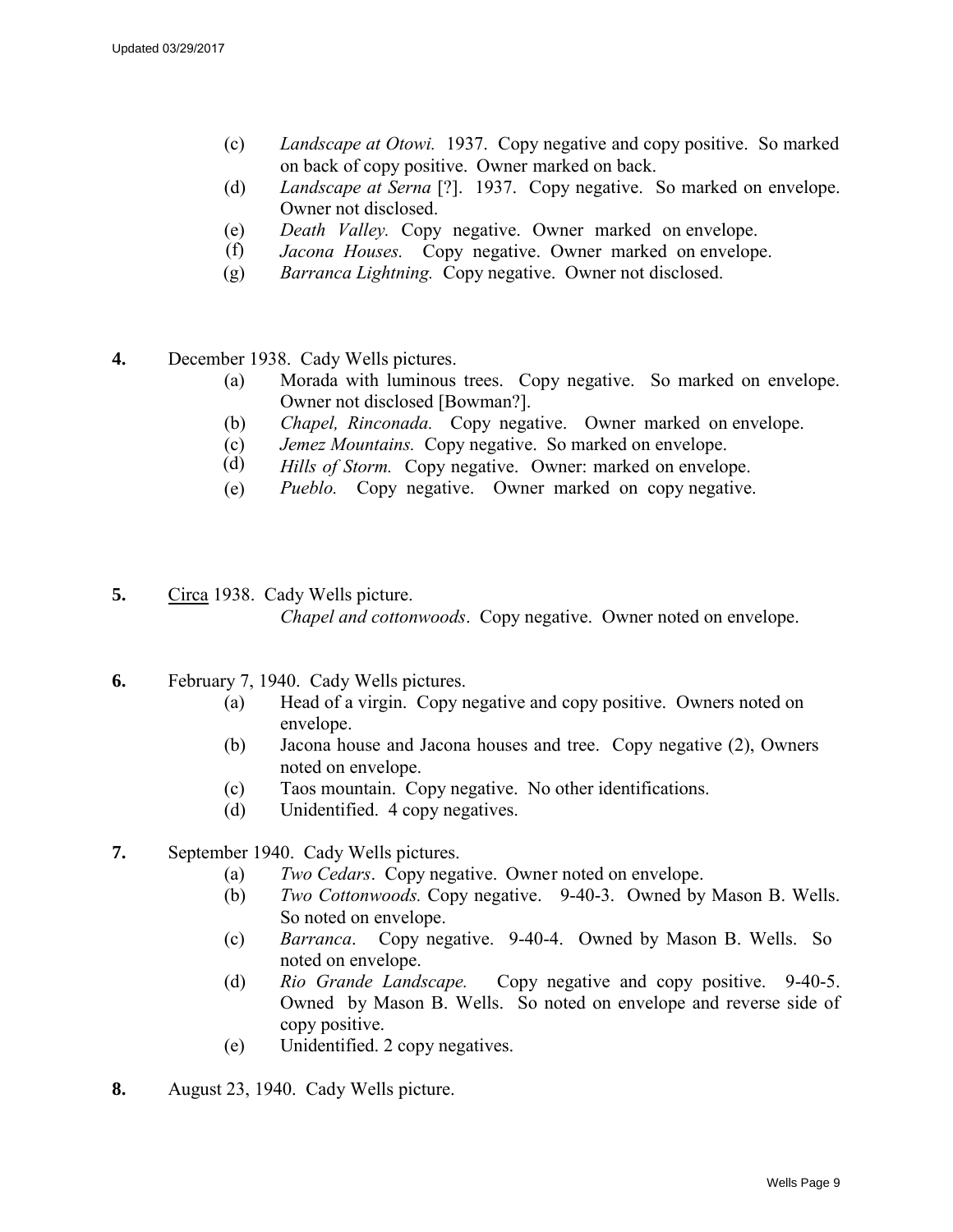Unidentified landscape. Copy negative and copy positive. Development details on envelope.

## **B. Additional Copy Negatives, 8 x 10.**

- **9.** Cady Wells picture. Called a "*Harvey Picture."* Copy negative described on envelope as "small group of circles at bottom of vertical painting." [?] No title. 9-47-1.
- **10.** Cady Wells picture. Called *The Stone.* Copy negative and copy positive. 10-47-14.
- **11.** Cady Wells picture. Called *Portrait of C* [?]. Copy negative. 10-47-15. Pencil note: "MBW Collection."
- **12.** Cady Wells picture. *Hurricane Hole, Virgin Islands.* Copy negative. 10-47-16.
- **13.** Cady Wells picture. Penciled: *The Defenses.* Copy negative.10-48-1.
- **14.** Cady Wells picture. Copy negative. 6-48-1.
- **15.** Cady Wells picture. *Landscape Elevated.* Copy negative and copy positive. 6-48-2. So titled on reverse side of copy positive.
- **16.** Cady Wells picture. *House and Landscape.* Copy negative. 6-48-3. Owner noted on envelope.
- **17.** Cady Wells picture. *The Return.* Copy negative. 6-48-4.
- **18.** Cady Wells picture. *The Rivers.* Negative slightly stained. *6-48-6.* Owner noted on envelope.
- **19.** Cady Wells picture. *Battlefield No. 3.* Copy negative. 6-48-7. So marked on copy negative and envelope.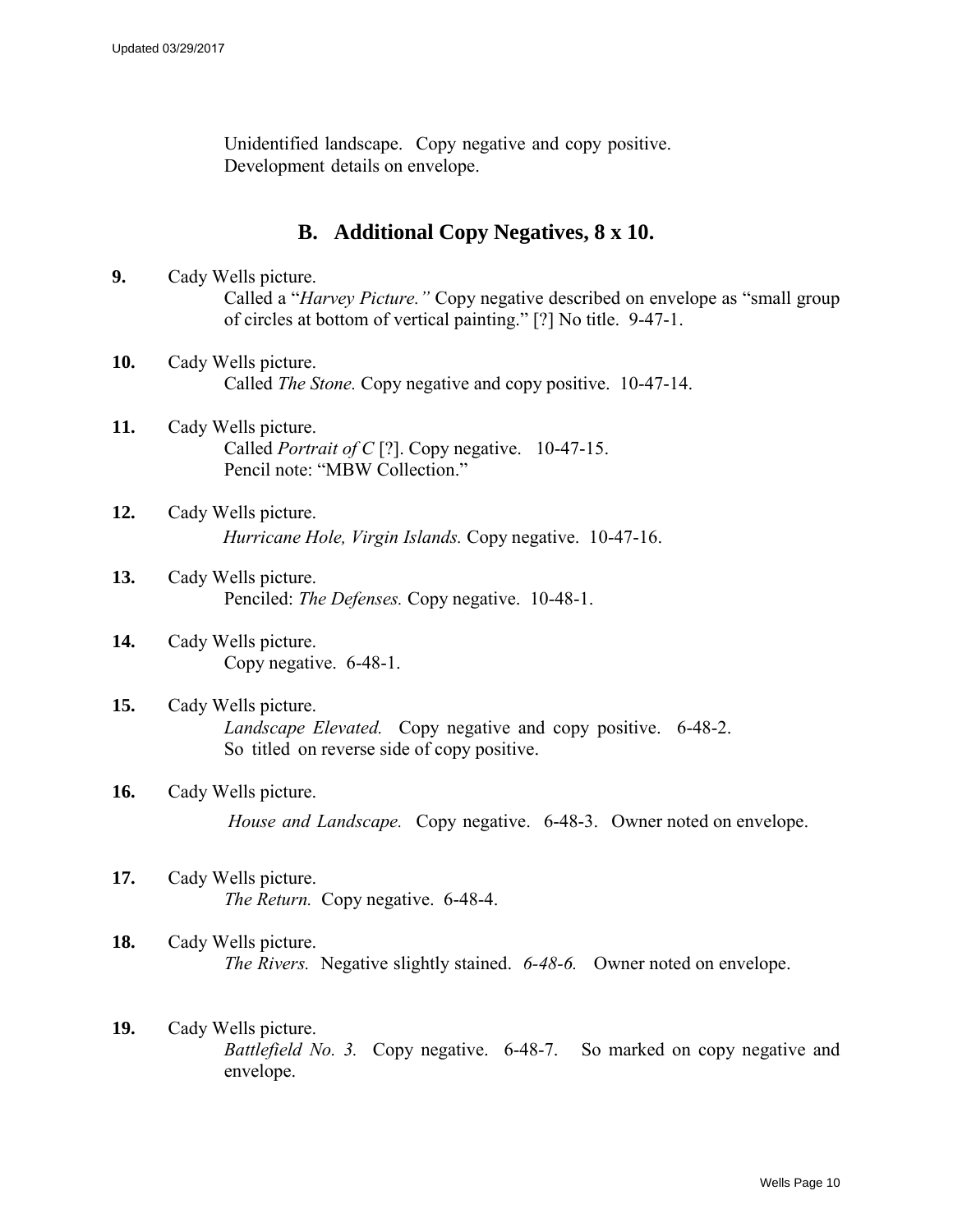- **20.** Cady Wells picture. *The Garden.* Copy negative. 6-48-8. Also K-6-13-8. So marked on envelope and copy negative.
- **21.** Cady Wells pictures. *Santo No. 2.* Copy negative. 7-48-1. So titled on envelope.
- **22.** Cady Wells picture. *Battlefield No. 2.* Copy negative. 7-48-2. So marked on envelope.
- **23.** Cady Wells picture. *Abstraction. The Shadow.* 7-48-6. Copy negative and copy positive. Owner: Museum of New Mexico. So marked on copy negative and copy positive and envelope.
- **24.** Cady Wells pictures (2).

Copy negative.

- (a) *Abiquiu.* K-1937-1. Owner: Cady B. Wells.
- (b) *Buchman Mesa.* K-1937-2. Owner: Fogg Museum. So marked on envelope.

#### **25.** Cady Wells pictures (15).

All copy negative only, except *Church at Chimayó*: copy negative and copy positive, and *Pojoaque Church*: copy negative and copy positive. Envelope lists 15, with Id. Nos., titles, and owners. Copy positive of Chimayó Church notes owner on reverse side.

#### **26.** Cady Wells pictures (9).

All copy negatives only, except *Morada at Black Mesa*: copy negative and copy positive, and *Death Valley*: copy negative and copy positive. Envelope lists all nine, with Id. Nos., titles, and owners where known. Copy positives note owners on reverse sides.

#### **27.** Cady Wells pictures (4).

Copy negatives. Id. Nos. K-35-4/5/6, and K-32-5. Envelope descriptions; some negative listed thereon are missing. Id. Information on copy negatives and envelopes.

- **28.** Cady Wells pictures (2). October 14, 1937. Copy negatives. 10-37-1, 10-37-2. (a) Death Valley (grey).
	- (b) *Shell and Root*. Driftwood.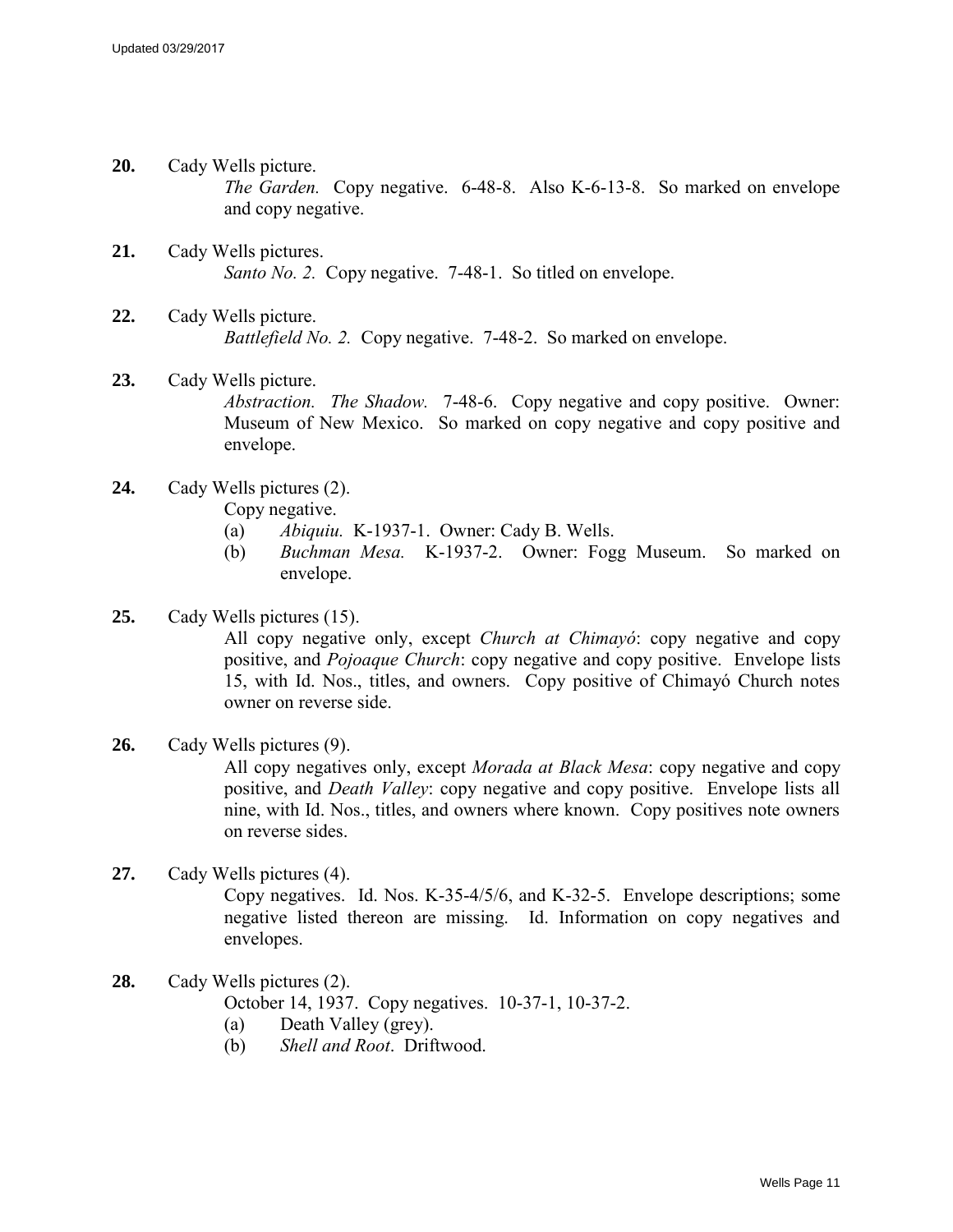## **C. Copy Negatives, 5 x 7**

These negatives are not all titled. Envelope information is largely about camera settings.

\* \* \*

- **29.** Cady Wells pictures. *Death Valley* (preliminary sketch). 9-46-1. So noted on envelope. Copy negative. 9-46-3.
- **30.** Cady Wells pictures. Copy negative (3), duplicates. 9-46-4. Copy negative. *Portrait of a Head*. 9-46-5.
- **31.** Cady Wells pictures. Copy negative (2), duplicates. 9-46-6. Copy negative. 9-46-7.
- **32.** Cady Wells pictures. Copy negative. *Dark Study*. 9-46-8. So noted on envelope. Copy negative. 9-46-9.
- **33.** Cady Wells pictures. *Battlefield #6.* Copy negative. 9-46-10. Owner University of New Mexico. So noted on envelope. *Battlefield.* Copy negative. 9-46-11.
- **34.** Cady Wells pictures. *Old Wood Piece*. Copy negative. 9-46-12. So noted on envelope. Ditto. 9-46-13.
- **35.** Cady Wells pictures. Copy negative. 9-46-14. *Hand Over Face*. Copy negative. 9-46-15.
- **36.** Cady Wells pictures. *Blue Artifact*. Copy negative. 9-46-16. So noted on envelope. On Pajarito Plateau #2. Copy negative. 9-46-17. So noted on envelope.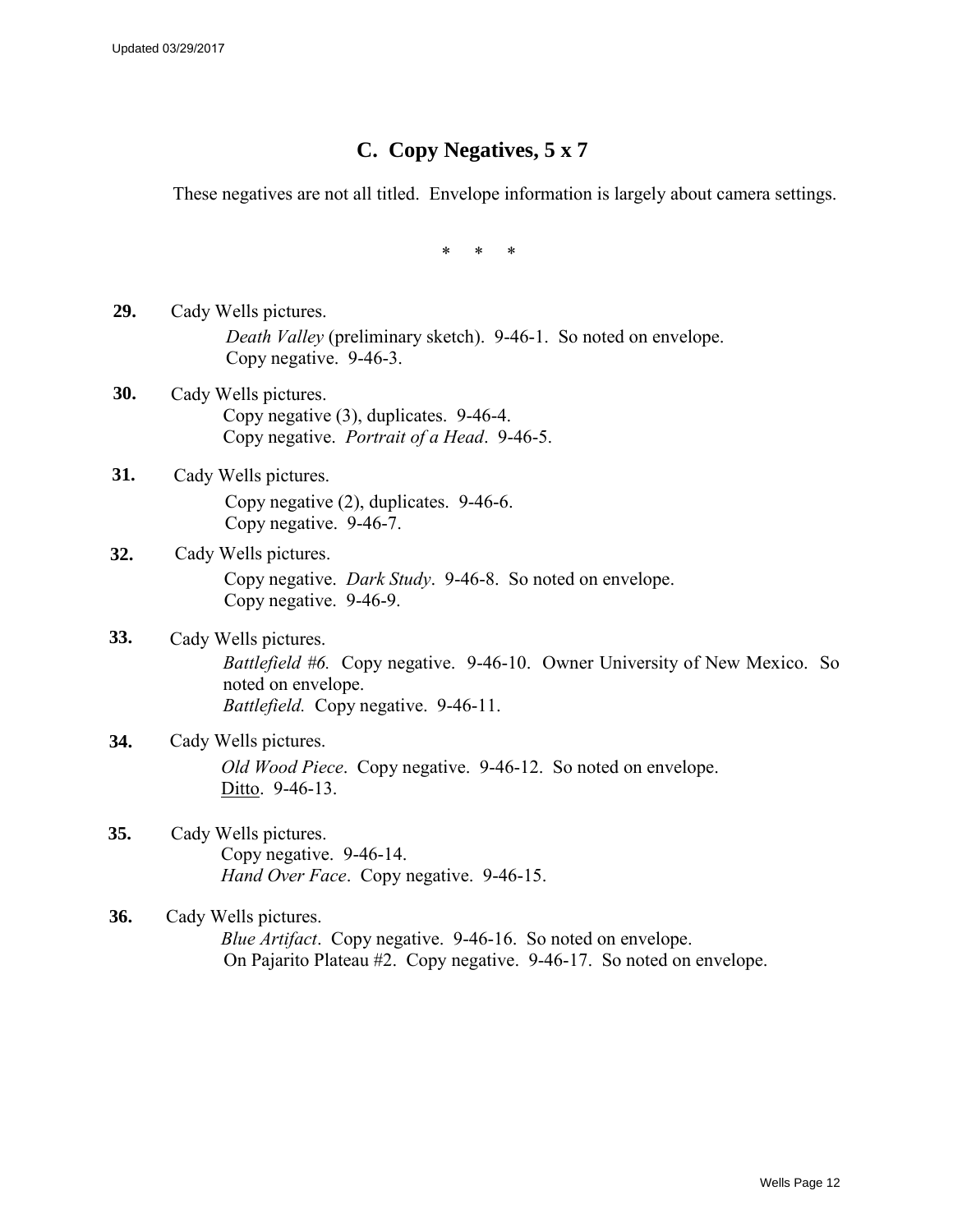- **37.** Cady Wells pictures. *On Pajarito Plateau #1*. Copy negative. 9-46-18. So noted on envelope. *Pajaro*. Copy negative. 9-46-19. So noted on envelope.
- **38.** Cady Wells pictures. Copy negative. 9-46-20. *Golithic*. Copy negative. 9-46-21. So noted on envelope.
- **39.** Cady Wells pictures. Copy negative. 9-46-22. *Flame*. Copy negative. 9-46-23. So noted on envelope.
- **40.** Cady Wells pictures. *Blue Landscape and White Cloud*. Copy negative. 9-46-24. So noted on envelope. *Black Barranca and Cedars*. Copy negative. 9-46-25. So noted on envelope.

# Box 43

**41.** Cady Wells pictures.

Copy negative. 9-46-26. *Penitente Cross*. Copy negative. 9-46-27. Owner noted on envelope.

#### **42.** Cady Wells pictures.

*Paleozoic Era-1946, Broken Cross. War II*. " Subject." 9-46-28. Owner: Colorado Springs Fine Art Center. So noted on envelope. *Tonto Sea*. Copy negative and copy positive. 9-46-29. Owner noted on envelope.

- **43.** Cady Wells pictures. Copy negative. 9-46-30. *Battlefield With Cross*. Copy negative. 9-46-31. So noted on envelope.
- **44.** Cady Wells pictures. *Penitente Cross*. Copy negative. 9-46-32. Owner noted on envelope. *Erosion Nebulae*. Copy negative. 10-46-1. So noted on envelope.
- **45.** Cady Wells pictures. *Triassic Deposits (German Matrix)*. 10-46-2. Owners noted on envelope. *Paleozoic Era*. Copy negative. 10-46-3. Owner noted on envelope.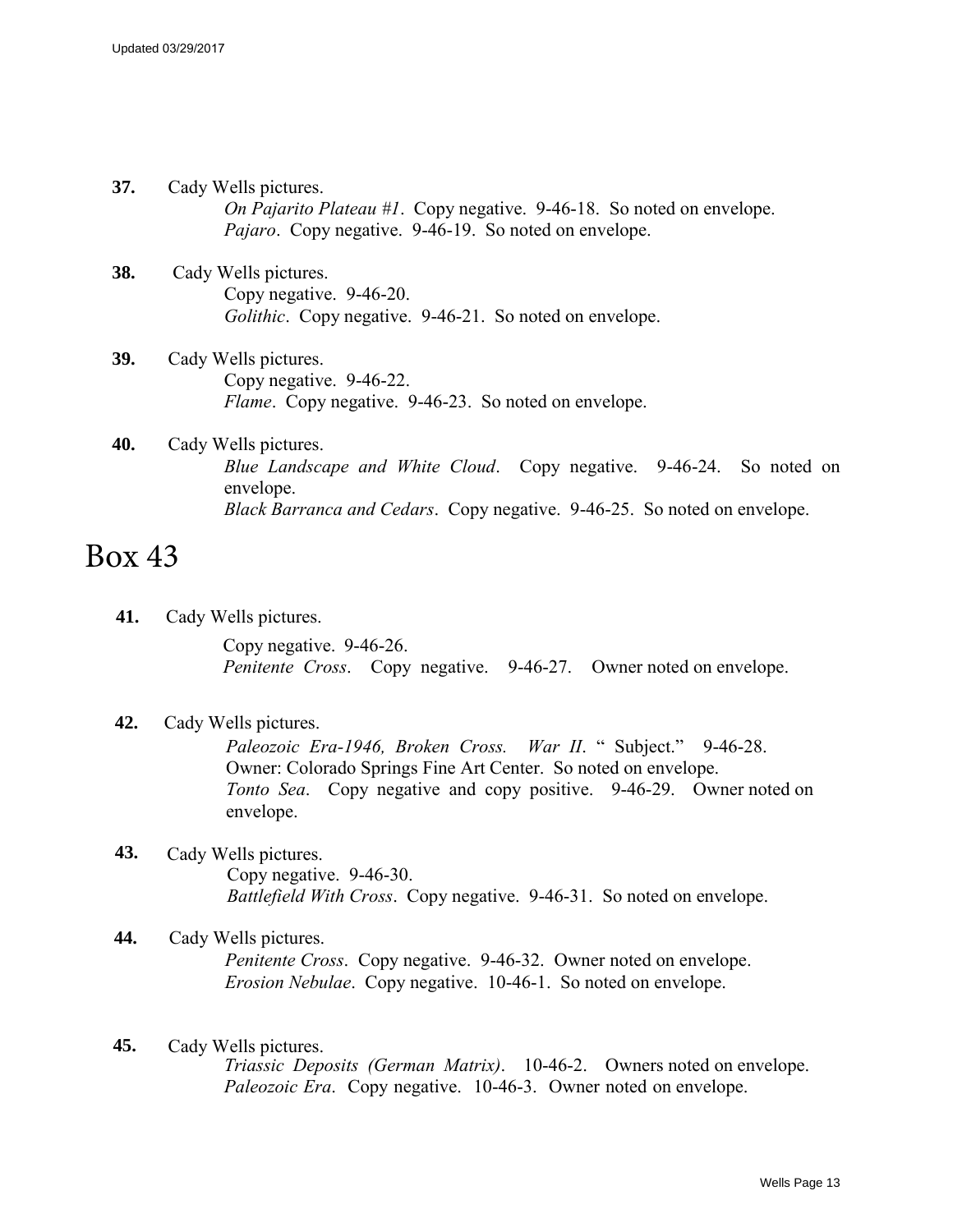- **46.** Cady Wells pictures. *Jurassic Foam.* Copy negative. 10-46-4. *Protophyta*. Copy negative. 10-46-5.
- **47.** Cady Wells pictures. Negative copy. 12-46-1. Owner noted on envelope. Negative copy. 12-46-2. Owner noted on envelope.
- **48.** Cady Wells pictures. Negative copy. 12-46-3. *Green Artifact*. Negative copy. 12-46-4. So noted on envelope; Id. No. also on negative.
- **49.** Cady Wells pictures. Copy negative. 12-46-5.
- **50.** Cady Wells pictures. *Interluna Sea*. Copy negative. 12-46-6. So noted on envelope.
- **51.** Cady Wells pictures. *Aleuron*. 12-46-7. Owner: Wadsworth, Atheneum. Conn. So noted on envelope.

## **D. Additional Copy Negatives, 5 x 7**

**52.** Cady Wells pictures. *Study in Blue.* Copy negative. 5-47-1. Owner noted on envelope. *Taos 1947.* Copy negative. 5-47-2. So noted on envelope.

### **53.** Cady Wells pictures. *Green Head or Root and Seed.* Copy negative. 5-47-3. So noted on envelope. *Taos Rising Clouds*. Copy negative. 5-47-4. So noted on envelope.

**54.** Cady Wells pictures. *The Denial.* Copy negative. 5-47-5. So noted on envelope.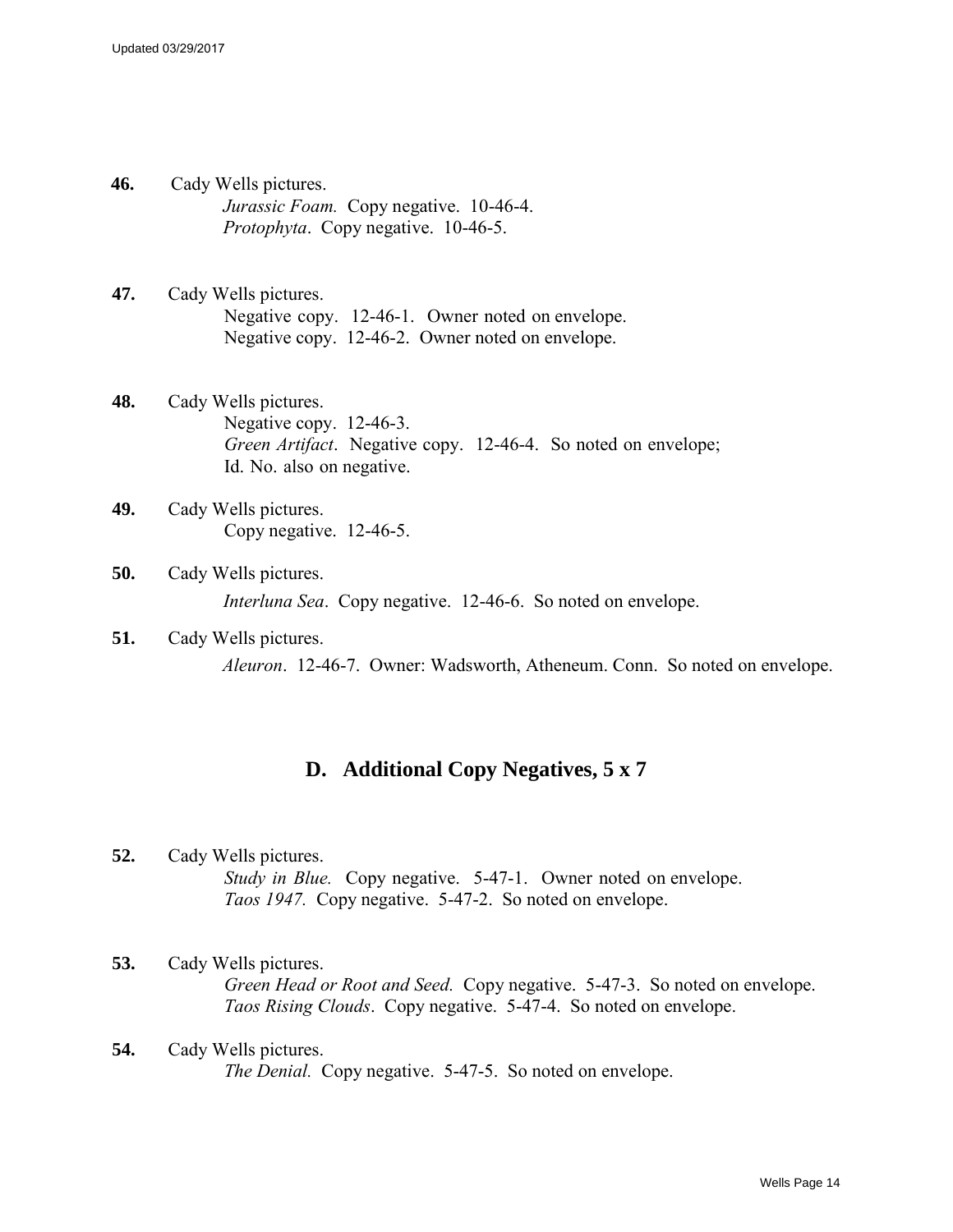*The End.* Copy negative. 5-47-6. So noted on envelope.

**55.** Cady Wells pictures.

*Figure and the Sea.* Copy negative. 5-47-7. So noted on envelope. *The City or The Village.* Copy negative and copy positive. 5-47-8. So noted on envelope.

- **56.** Cady Wells paintings. *Animal Apparition*. Copy negative 5-47-9. Copy negative of a painting. 4-47-1.
- **57.** Cady Wells paintings. *The Journey*. Copy negative. 7-47-2 (8-47-5). Owner: Nelson [?] Gallery & Atkins Museum, Kansas City, Missouri. Copy negative. Benrimo painting 8-47-1. So noted on envelope.
- **58.** Cady Wells paintings. *Object on Plateau.* Copy negative. 8-47-2. So noted on envelope. *Study in Yellow and White.* Copy negative. 8-47-3. So noted on envelope. Also notes it is duplicate of 7-47-1. [Erroneous ascription.]
- **59.** Cady Wells painting. Copy negative. 8-47-4. Comment: "Another View From Above." *Colorado River Study No.1.* Copy negative. 8-47-4. Nelson Gallery and Atkins Museum, Kansas City. So noted on envelope.
- **60.** Cady Wells paintings. *Landscape Elevated or Landscape form Above.* Copy negative. 8-47-6. "To S.F.M.A. 1974." So noted on envelope. *"Green Abstraction (Harvey Picture)."* Copy negative. 9-47-1. So noted on envelope.
- **61.** Cady Well paintings. 3 copy negatives. Envelope describes 4 negatives in K34 series. These three are marked K34-2/3/4. Details on envelope.

## **E. Copy Negatives, 3½ x 5. SK Series**

**62.** Cady Wells pictures.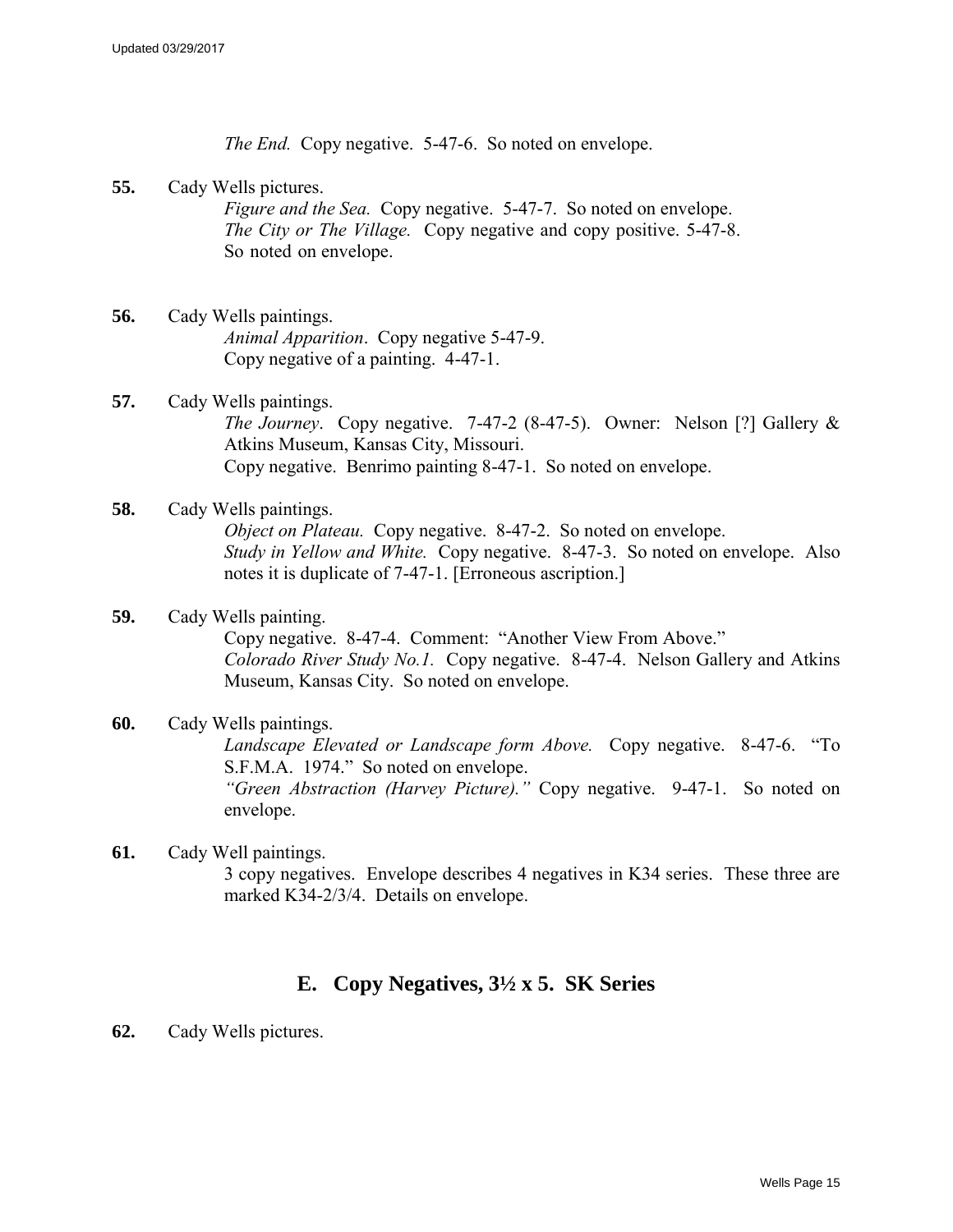8 copy negatives. Envelope describes 9 negatives in SK Series, SK-1 to SK-9. The last is missing. [But see Folder 64, infra.] The negatives are marked. Descriptive comments on envelope.

**63.** Cady Wells pictures.

Copy negative. SK-59-9. Details on envelope. *Cedars At Jacona.* Copy negative. SK-59-10. Owner noted on envelope.

- **64.** Cady Wells pictures. *Sea Birds.* Copy negative. SK-59-11. Owner noted on envelope. *Sea Wave. St. Croix.* Copy negative. SK-59-13. So noted on envelope.
- **65.** Envelope. Large size. Covered with notes of SK Series, supra.

## **F. 35 mm. Copy Negative Strips & Other Material**

- **66.** Cady Wells pictures.
	- (a) 35 mm. Copy negative strip. Marked 56-W-A. Descriptive wrapper. [See  $66$  (a), infra.]
	- (b) 35 mm. copy negative strip. Marked W-56-B. Descriptive wrapper. [See 66 (b), infra.]
	- (c) 35 mm. copy negative strip. Marked W-56-C. Descriptive wrapper.
	- (d) 35 mm. copy negative strip. Marked W-57-A-1. Descriptive wrapper.
	- (e) 35 mm. copy negative strip. Marked W-57-B-2 [also marked B-1].

**67.** Cady Wells pictures. W-56[59W]-A [A-1]. [See 65 (a), supra.] 13 copy prints [some duplicates],  $4 \times 5 \frac{1}{2}$  and smaller; and 11 copy prints [some duplicates] in strips of three photos each,  $1/4 \times 4/4$ , of same paintings. Copy negative strip 35 mm., depicting four of same paintings. All in envelopes with detailed notes, titles, references.

**68.** Cady Wells pictures. 56-W[W-56]-B. [See 65(b), supra.]

15 copy prints [some duplicates], 4 x 5½ and smaller: and 12 copy prints [some duplicates] in strips of three photos each,  $1\frac{1}{4}$  x  $4\frac{3}{4}$ , of same paintings.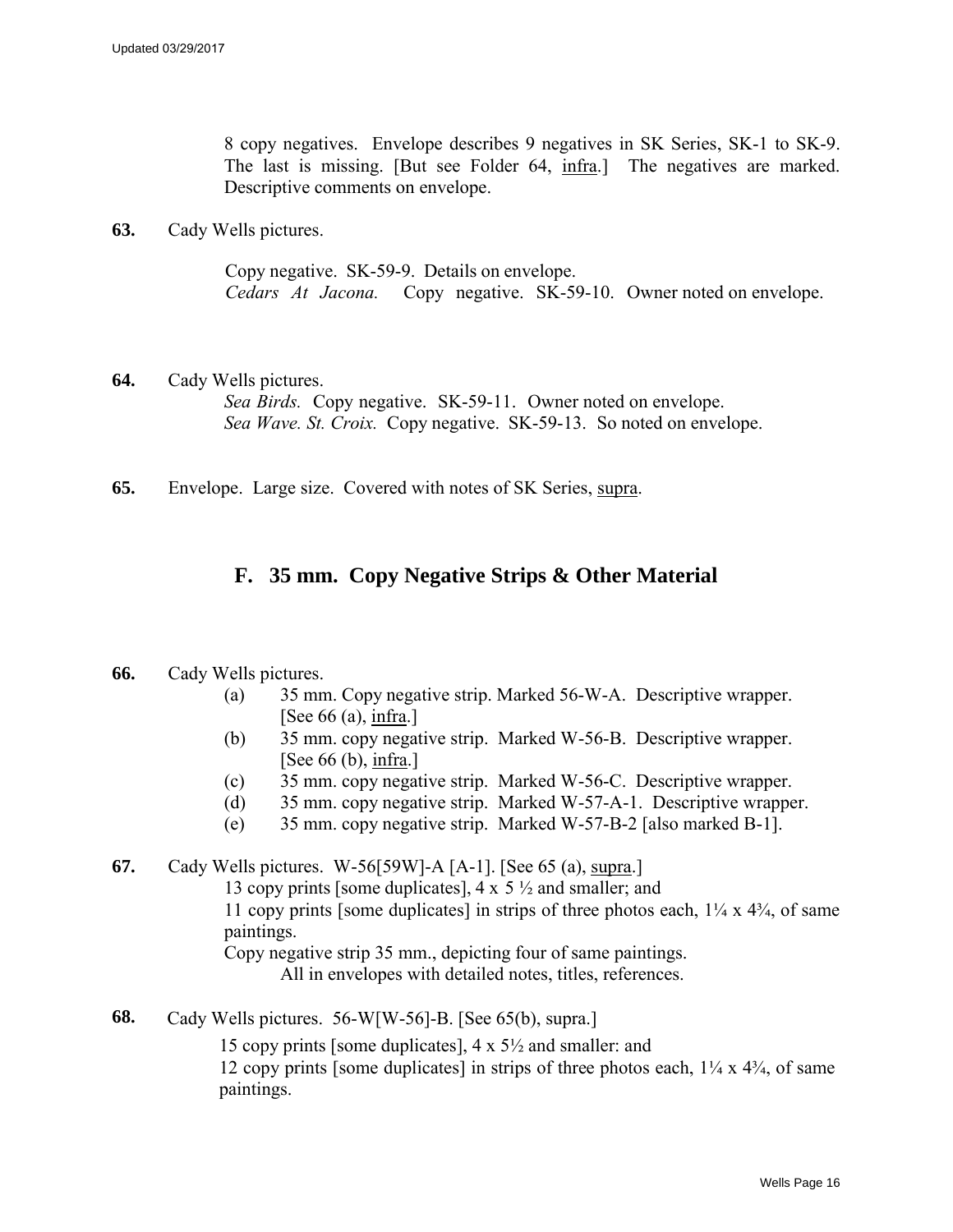All in envelops with detailed notes, titles, references. Also with scrap note, further particulars, stricken in red ink. **69.** Cady Wells pictures. 57-A-1. [See 65 (d), supra.] 12 copy prints [some duplicates],  $3\frac{1}{4} \times 4\frac{3}{4}$  and smaller. Descriptive notes on reverse sides. In envelope with notes, titles, references. **70.** Cady Wells pictures. 57/B-2. [65(e), supra.] 16 copy prints [many duplicates], 4  $\times$  5 $\frac{1}{2}$  and smaller. Descriptive notes on reverse sides. In envelope with notes, titles, references. **71.** Cady Wells pictures. W-50s. 3½ x 3½. *Mesa at Otowi.* Copy prints (2). W-53-323. *Across the Arroyo (Barranca* 54). Copy print. W-54-26. *Ruins. St. Croix.* Copy print. W-50-118. *The House.* Copy print. W-53-164. Envelope has extensive notes, and copy negatives. **72.** Cady Wells pictures. W-33s. 3½ x 3½. *Taos*. Copy prints (2). W-33-7 of 83. Landscape. Copy print. W-33-100. [No title.] Copy print. W-33-157a. Landscape. Mesas. Copy print. W-33-160. Landscape. Copy print. W-33-161.

- Taos (?). Copy print. W-33-188.
- Taos (?). Copy print. W-33-188 rev.
- Barranca (?). Copy print. W-33-193.
- *Mesa 1933*. Copy print. W-33-197.

Envelopes (2) have extensive notes, and copy negatives.

**73.** Cady Wells pictures. Ektachrome 35 mm. slides, color (5). Envelope describes each slide.

## **G. Miscellaneous photographic material**

- **74.** Sheet, 8 x 5, of 6 Cady Wells pieces, copy prints. 70W/R-1, etc. One picture is of wooden object described in envelope as musical wood piece, "not good." Only 4 photos are described.
- **75.** Cady Wells picture. Untitled.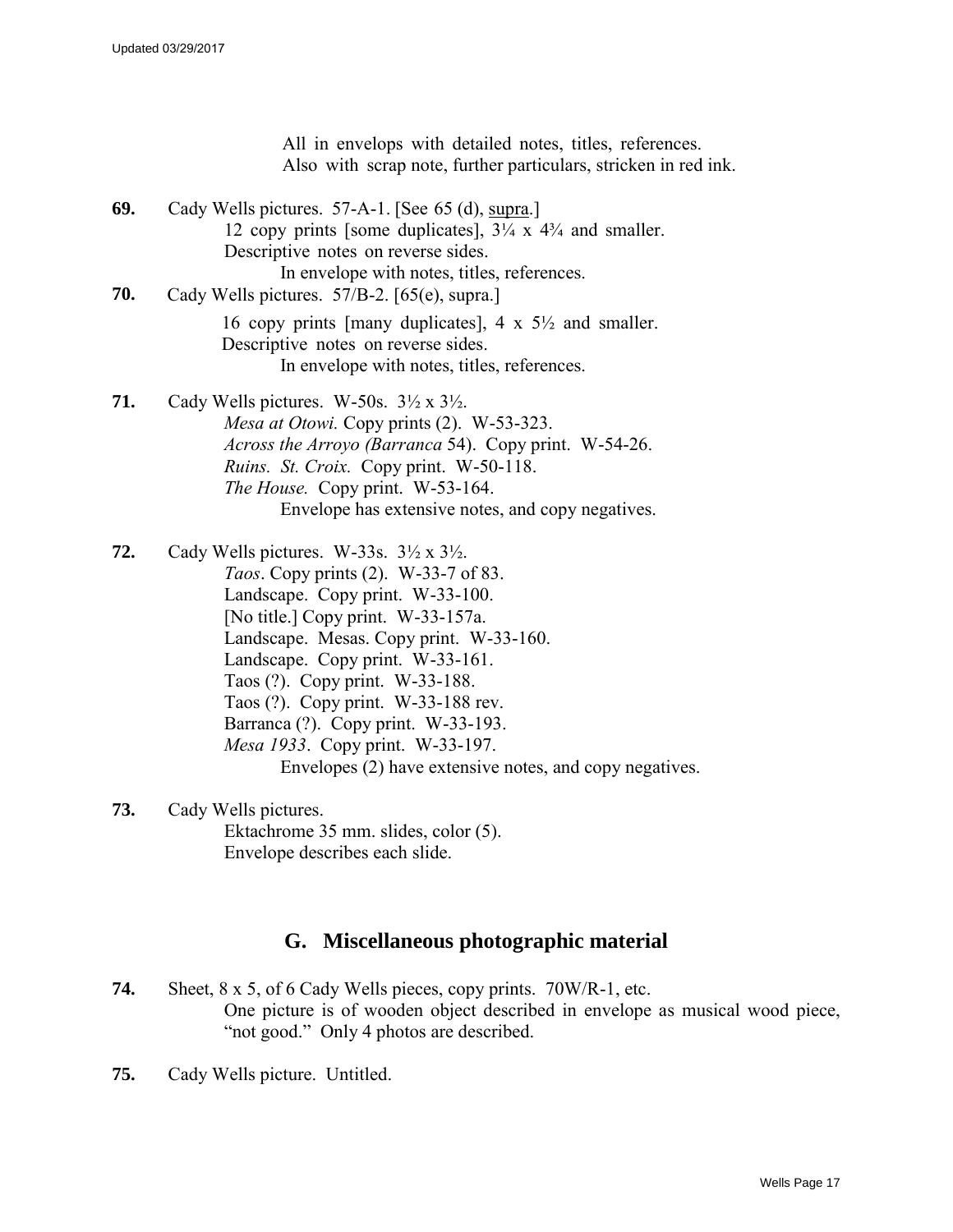Copy negative, 5 x 7, and copy print, 4 x  $6\frac{3}{4}$ . Note on reverse side of print by Mason Wells indicates that location of picture is not known.

**76.** Cady Wells picture.

Copy prints (2).  $7\frac{1}{4} \times 10$ . Described on reverse side as Buckman Mesa. No envelope.

**77.** Lists. Various lists of Cady Wells paintings and watercolors, many with titles, canvas sizes, inventory numbers, etc. Most, if not all, assembled by Mason Wells.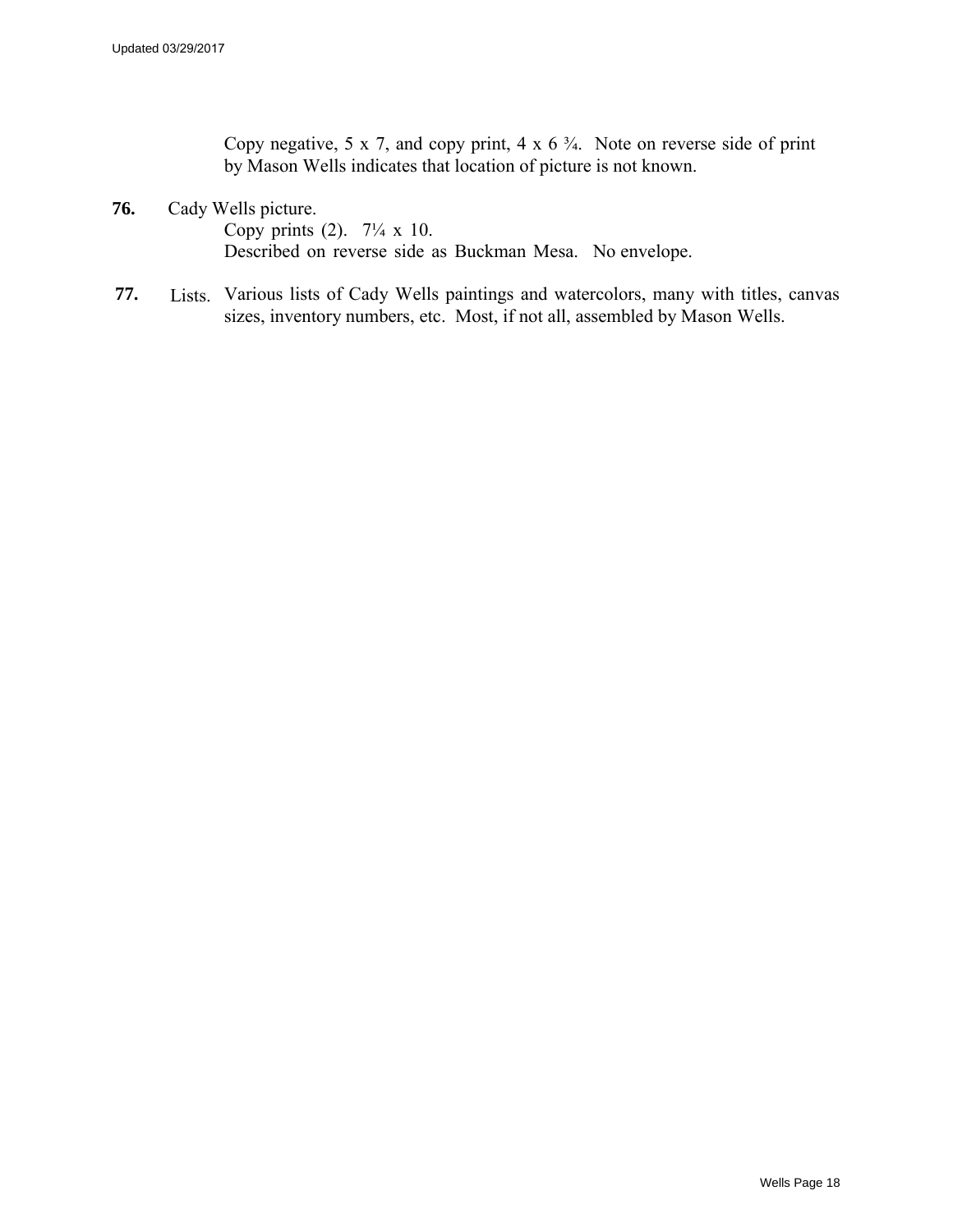#### **Section IV : Letters**  Box 44

| 1. | $12/7$ :         | Cady Wells to Wayne Mauzy (Museum of New Mexico)<br>Enclosing check for \$10 to support Museum "concert business".                                          |
|----|------------------|-------------------------------------------------------------------------------------------------------------------------------------------------------------|
|    | $2/5/1940$ :     | Wayne Mauzy to Cady Wells<br>Acknowledges receipt of check.                                                                                                 |
|    | $6/4/1940$ :     | Mauzy to Wells                                                                                                                                              |
|    |                  | Requests more money to support music program at museum                                                                                                      |
| 2. | $3 - 26 - 58$    | Ansel Adams to Mason Wells.<br>"[D]eeply touched" that Mason Wells liked prints sent to him, and<br>that latter proposed to send him a Cady Wells painting. |
|    | $11-15-76$ :     | [Same parties]:<br>Acknowledging that painting had arrived.                                                                                                 |
| 3. | (file removed)   |                                                                                                                                                             |
| 4. | $12 - 21 - 82$ : | Susan Cable Herter to Don Humphrey.<br>Enclosing edited letter from Mason Wells.<br>Enclosure: 11-20-82: letter from Mason Wells [original].                |
| 5. | $9 - 21 - 83$ :  | Mason B. Wells to David Turner [Director, Museum of New<br>Mexico] and Don Humphrey.<br>Discussing plans for Cady Wells show.                               |
| 6. | $9 - 21 - 83$ :  | Mason B. Wells to Gayle Maxon [The Peters Corporation.]                                                                                                     |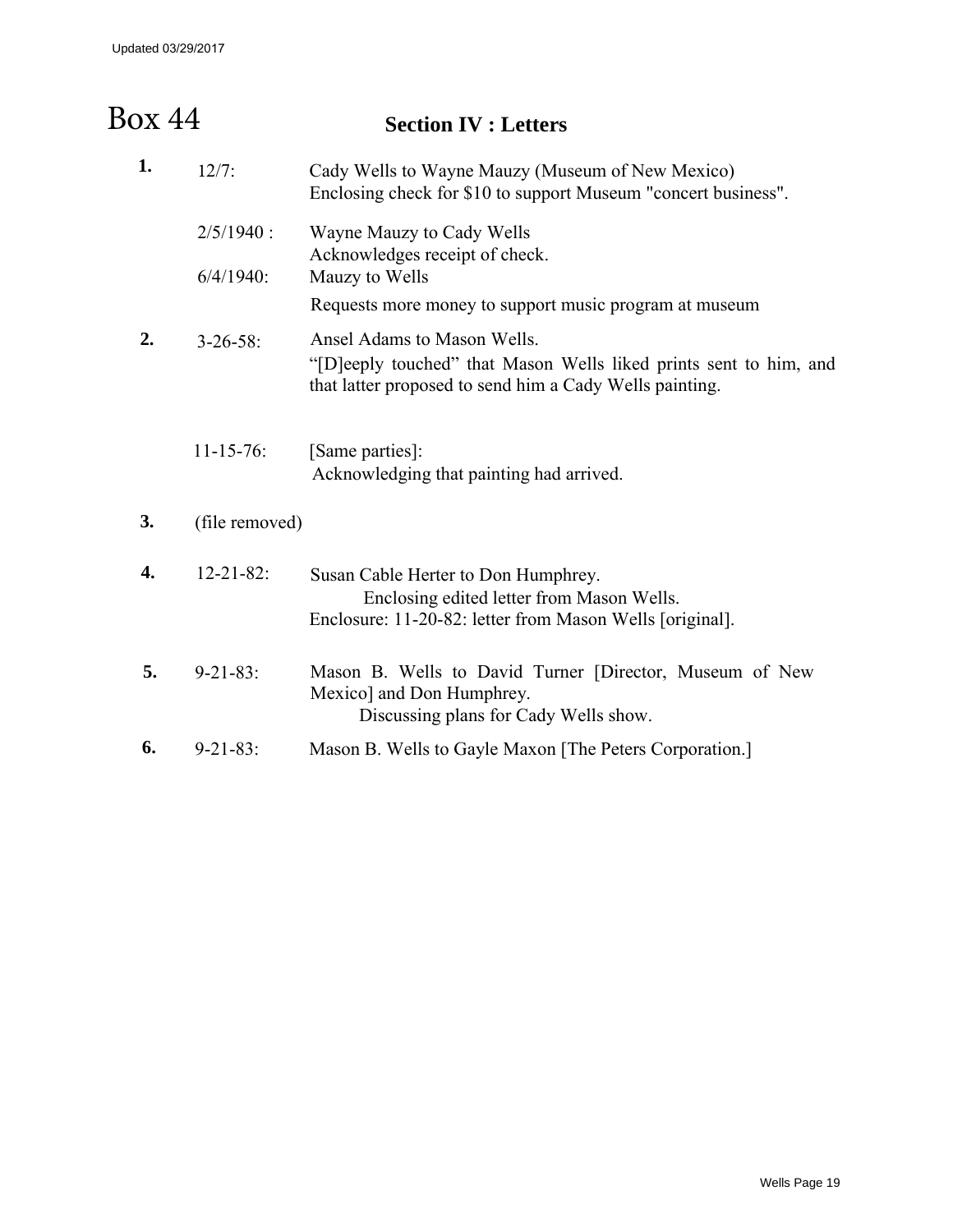## **Section V : Newspaper Clippings**

The following (few) newspaper clippings report on exhibitions, and also comprise critiques on the works of Cady Wells. The last one is an obituary.

\* \* \*

| 1. | N.d.            | Newspaper not identified.<br>Article. <i>The Art of Cady Wells</i> . By Dorothy Adlow. Santa Fe, New<br>Mexico.                                                                                     |
|----|-----------------|-----------------------------------------------------------------------------------------------------------------------------------------------------------------------------------------------------|
|    |                 | N.d. [probably June 1948.] Newspaper not identified.<br>Photograph of Mesa, a watercolor then on display at the one-man<br>exhibition of the work of Cady Wells at the Santa Barbara Museum of Art. |
|    | $6 - 6 - 48$ :  | Santa Barbara [Press?]<br>Article. Headline, Watercolor By Cady Wells Significant.<br>Written by Donald Bear.                                                                                       |
|    | $6 - 18 - 48$ : | This Week.<br>Article. Abstractions. Cady Wells.                                                                                                                                                    |
| 2. | $12 - 9 - 56$ : | San Francisco Chronicle.<br>Article. Headline, Spontaneous Impressions of a Man Who Loved<br>the Southwest. Written by Alfred Frankenstein.                                                         |
| 3. | $9 - 7 - 67$ :  | The Albuquerque Tribune.<br>Article [no-by-line]. Headline, Cady Wells Exhibit Opens Sunday<br>at UNM. Photos.<br>Note at top [writer unknown]:<br>"SECOND RETROSPECTIVE." "EXHIBITION, 1967-1968." |
| 4. | $11 - 5 - 54$ : | The New Mexican.<br>Obituary. Headline, Death takes Cady Wells. Photograph of Cady Wells.                                                                                                           |